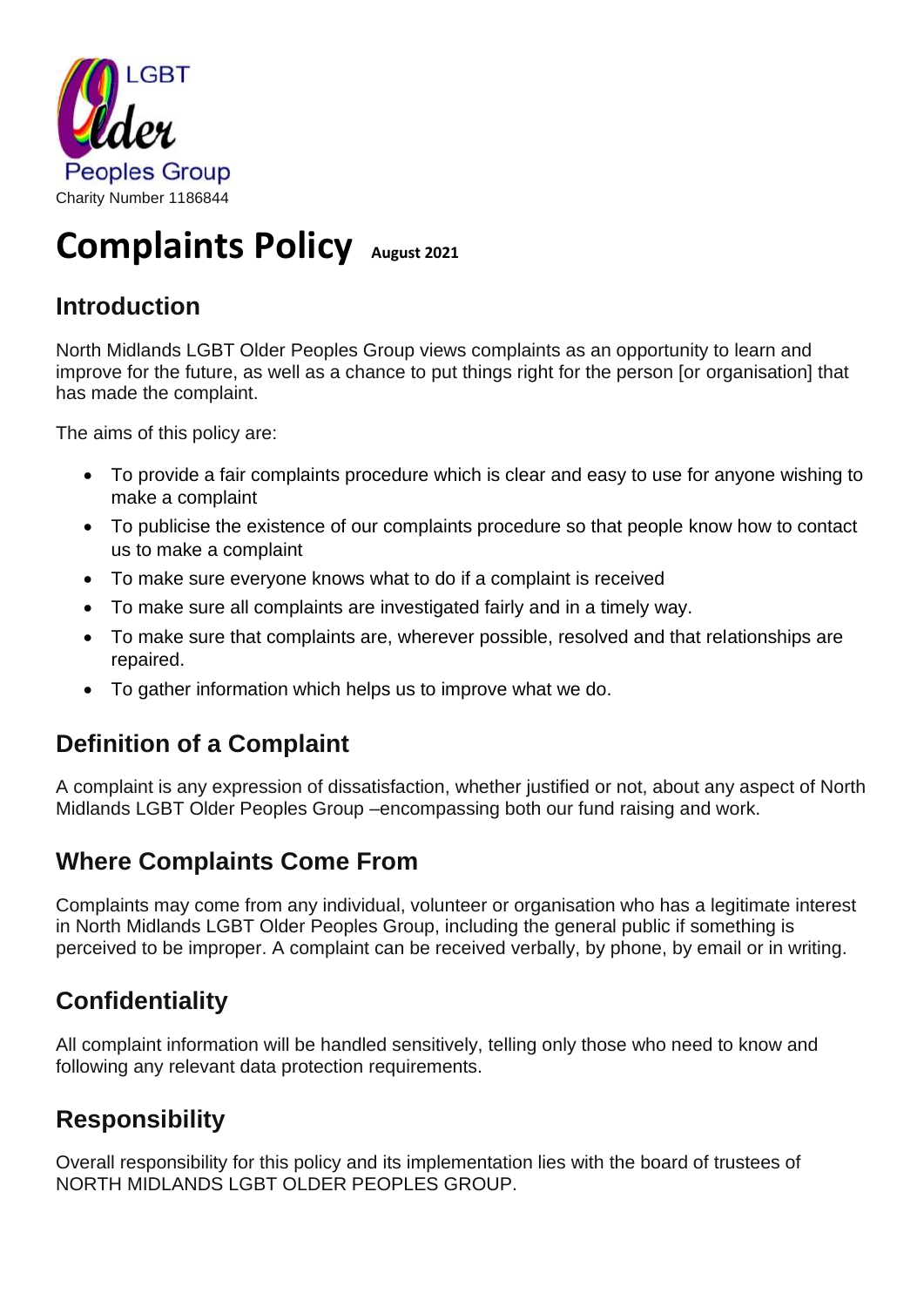#### **Review**

This policy is reviewed regularly and updated as required.

#### **Complaints Procedure**

Written complaints may be sent to NORTH MIDLANDS LGBT OLDER PEOPLES GROUP at 1 Linley Road, Stoke on Trent ST4 6X or by e-mail [olgbt2009@gmail.com.](mailto:olgbt2009@gmail.com) Verbal complaints may be made by phone to 07757 750255 or in person to any of NORTH MIDLANDS LGBT OLDER PEOPLES GROUP's trustees at the same address as above or at any of our events.

# **Receiving Complaints**

Complaints may arrive through channels publicised for that purpose Complaints received by whatever means must be recorded. The person who receives a phone or in person complaint should:

- Write down the facts of the complaint
- Take the complainant's name, address and telephone number
- Note down the relationship of the complainant to NORTH MIDLANDS LGBT OLDER PEOPLES GROUP, e.g. donor, volunteer, sponsor
- Tell the complainant that we have a complaints procedure
- Tell the complainant what will happen next and how long it will take
- Where appropriate, ask the complainant to send a written account by post or by email so that the complaint is recorded in the complainant's own words

### **Resolving Complaints**

**Stage One** In many cases, a complaint is best resolved by the person responsible for the issue being complained about. If the complaint has been received by that person, they may be able to resolve it swiftly and should do so if possible and appropriate. Whether or not the complaint has been resolved, the complaint information should be passed to the NORTH MIDLANDS LGBT OLDER PEOPLES GROUP Chair within ten working days.

On receiving the complaint, the Chair records it in the complaints Logbook. If it has not already been resolved, an appropriate person should be delegated to investigate the complaint and take appropriate action. If the complaint relates to a specific person, that person should be informed and given a fair opportunity to respond. Complaints should be acknowledged by the person handling the complaint within ten working days. The acknowledgement should say who is dealing with the complaint and when the person complaining can expect a reply. A copy of this complaints procedure should be attached. Ideally complainants should receive a definitive reply within a month. If this is not possible because for example, an investigation has not been fully completed, a progress report should be sent with an indication of when a full reply will be given. Whether the complaint is justified or not, the reply to the complainant should describe the action taken to investigate the complaint, the conclusions from the investigation, and any action taken as a result of the complaint.

**Stage Two** If the complainant feels that the problem has not been satisfactorily resolved at Stage One, they can request that the complaint is reviewed at Board level. At this stage, the complaint will be passed to the Board of Trustees. The request for Board level review should be acknowledged within ten working days of receiving it. The acknowledgement should say who will deal with the case and when the complainant can expect a reply.